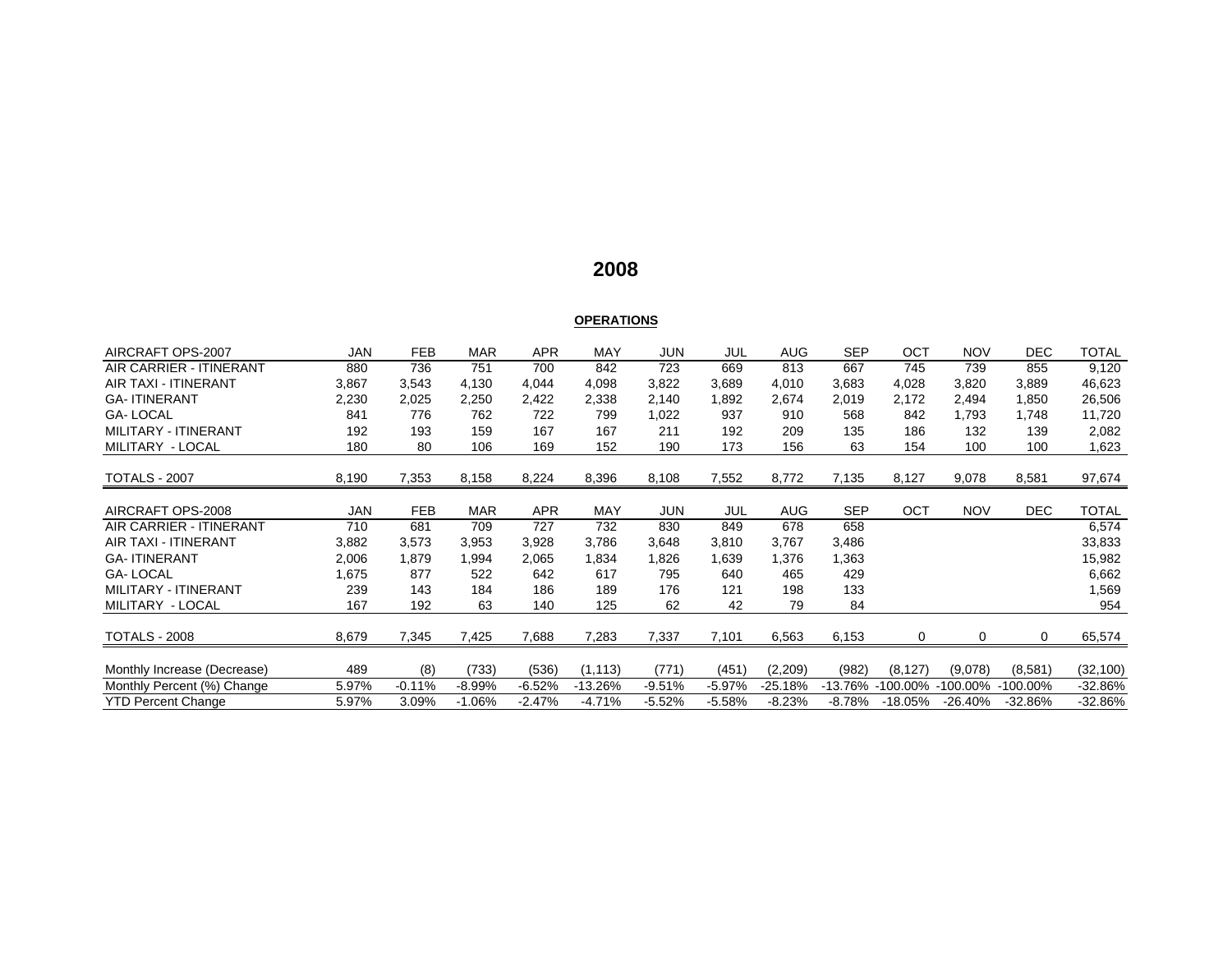| ENPLANED - 2007       | <b>JAN</b> | <b>FEB</b> | <b>MAR</b> | <b>APR</b> | <b>MAY</b> | JUN      | JUL    | AUG      | <b>SEP</b> | OCT    | <b>NOV</b> | DEC.     | <b>TOTAL</b> |
|-----------------------|------------|------------|------------|------------|------------|----------|--------|----------|------------|--------|------------|----------|--------------|
| <b>ASA</b>            | 8,239      | 6,853      | 12,466     | 12.788     | 10.835     | 9,539    | 9,841  | 10.824   | 11.351     | 10,800 | 13.421     | 13,334   | 130,291      |
| <b>AMERICAN EAGLE</b> | 2,831      | 2.779      | 3,336      | 3,369      | 3,612      | 3,576    | 3,738  | 3,525    | 3,430      | 3.718  | 3,407      | 3,306    | 40,627       |
| <b>ALLEGIANT AIR</b>  | 784        | 304        | 0          | 0          | 0          | $\Omega$ | 0      | $\Omega$ | $\Omega$   | 0      | 0          | $\Omega$ | 880,1        |
| <b>UNITED EXPRESS</b> | 8,980      | 7,216      | 9,546      | 10.674     | 9,499      | 9,747    | 8,537  | 8,242    | 8,202      | 9,140  | 8,787      | 8,091    | 106,661      |
| <b>COMAIR</b>         | 3,689      | 3,289      | 5,000      | 3,282      | 3,254      | 2,002    | 5,327  | 5,276    | 4.451      | 4,850  | 5,034      | 4,315    | 49,769       |
| <b>CONTINENTAL</b>    | 5,020      | 5,367      | 5,060      | 5,880      | 6,100      | 5,838    | 6,222  | 5,861    | 3,829      | 6,010  | 3,122      | 4,983    | 63,292       |
| <b>DELTA</b>          | 0          | 0          | $\Omega$   | 0          | 1.185      | 1,117    | 940    | 965      | 1.121      | 930    | 175        | 75       | 6,508        |
| <b>NORTHWEST</b>      | 3,231      | 3.215      | 3,809      | 4.485      | 4,616      | 4,514    | 4,367  | 4.107    | 3,440      | 4,488  | 4,426      | 4,214    | 48,912       |
| PIEDMONT              | 1.708      | 1,696      | 1.799      | 2.141      | 2,014      | 2.048    | 2,088  | 2.009    | .889       | 1,682  | 2,285      | 1,632    | 22,991       |
| <b>PSA</b>            | 5.631      | 5,662      | 6.677      | 7,723      | 8,888      | 8,858    | 6,896  | 6,525    | 5.710      | 5.545  | 5,022      | 4,330    | 77,467       |
| <b>CHAUTAUGUA</b>     | 711        | 689        | 824        | 918        | 895        | 956      | 1,015  | 784      | 772        | 839    | 778        | 667      | 9,848        |
| AIR WISCONSIN(USAIR)  | 1.783      | 2,241      | 2,369      | 2,827      | 1.712      | .531     | 3,839  | 4,402    | 4.283      | 3,833  | 3,806      | 3,348    | 35,974       |
| <b>MESA/FREEDOM</b>   | 2,892      | 2,985      | 1,453      | 1.048      | 1,729      | 2,677    | 1,969  | 1,273    | 757        | 1,005  | 1,042      | 975      | 19,805       |
| <b>MESA</b>           | 0          | 0          | 0          | 0          | 0          | 0        | 0      |          | 0          | 0      | 0          | $\Omega$ | 0            |
| <b>TOTALS - 2007</b>  | 45,499     | 42,296     | 52,339     | 55,135     | 54,339     | 52,403   | 54,779 | 53.793   | 49.235     | 52,840 | 51,305     | 49,270   | 613,233      |

### ENPLANED PASSENGERS

#### ENPLANED PASSENGERS

| ENPLANED - 2008             | <b>JAN</b> | <b>FEB</b> | <b>MAR</b> | <b>APR</b>  | <b>MAY</b> | <b>JUN</b> | JUL      | <b>AUG</b> | <b>SEP</b> | OCT         | <b>NOV</b>  | <b>DEC</b>  | <b>TOTAL</b> |
|-----------------------------|------------|------------|------------|-------------|------------|------------|----------|------------|------------|-------------|-------------|-------------|--------------|
| ASA                         | 10,983     | 10,778     | 10,663     | 10,292      | 8,618      | 9,990      | 10,567   | 9,660      | 9,629      |             |             |             | 91,180       |
| <b>AMERICAN EAGLE</b>       | 2,967      | 3,192      | 2,863      | 3,194       | 3,009      | 3,193      | 3,813    | 3,505      | 2,679      |             |             |             | 28,415       |
| UNITED EXPRESS              | 6,908      | 6,312      | 8,327      | 8,970       | 8,910      | 7,405      | 7,922    | 7,504      | 6,902      |             |             |             | 69,160       |
| <b>CONTINENTAL</b>          | 3,669      | 3,103      | 4,588      | 4,940       | 4,905      | 5,098      | 4,988    | 4,581      | 3,491      |             |             |             | 39,363       |
| <b>DELTA</b>                | 2,568      | 2,345      | 3,928      | 4,441       | 5,626      | 5,217      | 5,041    | 5,145      | 2,743      |             |             |             | 37,054       |
| <b>COMAIR</b>               | 772        | 802        | 729        | 374         | 492        | 865        | 77       | 446        | 721        |             |             |             | 5,278        |
| <b>NORTHWEST</b>            | 3,552      | 3,578      | 3,954      | 4,386       | 4,608      | 4,573      | 4,592    | 4,385      | 3,511      |             |             |             | 37,139       |
| <b>PIEDMONT</b>             | 1,577      | 2,908      | 2,712      | 3,060       | 1,768      | 3,328      | 3,323    | 3,268      | 1,513      |             |             |             | 23,457       |
| <b>PSA</b>                  | 3,073      | 3,137      | 4,387      | 4,252       | 3,808      | 3,777      | 3,526    | 3,752      | 5,159      |             |             |             | 34,871       |
| CHAUTAUGUA (USAIR)          | 671        | 701        | 929        | 886         | 852        | 771        | 947      | 923        | 650        |             |             |             | 7,330        |
| CHAUTAUGUA (DELTA)          | 0          | 0          | 0          | $\mathbf 0$ | $\Omega$   | -0         | 833      | 874        | 33         |             |             |             | 1,740        |
| AIR WISCONSIN(USAIR)        | 2,960      | 3,127      | 3,901      | 4,079       | 4,070      | 3,313      | 3,727    | 3,524      | 3,788      |             |             |             | 32,489       |
| <b>MESA/FREEDOM</b>         | 729        | 893        | 1,049      | 1,674       | 564        | 32         | 0        | 34         |            |             |             |             | 4,975        |
| MESA(USAIR)                 | 0          | 0          | 0          | 0           | 0          | 0          | 0        | 0          |            |             |             |             |              |
| <b>SPIRIT AIRLINES</b>      |            | 0          | 0          | 0           | 1,234      | 3,468      | 3,610    | 2,101      | 1,296      |             |             |             | 11,709       |
| SHUTTLE AMERICA (DELTA)     | 0          | 0          | 0          | 0           | 0          | 0          | 0        | 0          | 1,267      |             |             |             | 1,267        |
|                             |            |            |            |             |            |            |          |            |            |             |             |             |              |
| <b>TOTALS - 2008</b>        | 40,429     | 40,876     | 48,030     | 50,548      | 48,464     | 51,030     | 52,966   | 49,702     | 43,382     | 0           | 0           | 0           | 425,427      |
|                             |            |            |            |             |            |            |          |            |            |             |             |             |              |
| Monthly Increase (Decrease) | (5,070)    | (1,420)    | (4,309)    | (4, 587)    | (5,875)    | (1, 373)   | (1, 813) | (4,091)    | (5,853)    | (52, 840)   | (51, 305)   | (49,270)    | (187,806)    |
| Monthly Percent (%) Change  | $-11.14%$  | $-3.36%$   | $-8.23%$   | $-8.32%$    | $-10.81%$  | $-2.62%$   | $-3.31%$ | $-7.61%$   | $-11.89%$  | $-100.00\%$ | $-100.00\%$ | $-100.00\%$ | $-30.63%$    |
| YTD Percent Change          | $-11.14%$  | $-7.39%$   | -7.71%     | -7.88%      | $-8.52%$   | $-7.49%$   | $-6.85%$ | $-6.95%$   | -7.48%     | -17.02%     | $-24.56%$   | $-30.63%$   | $-30.63%$    |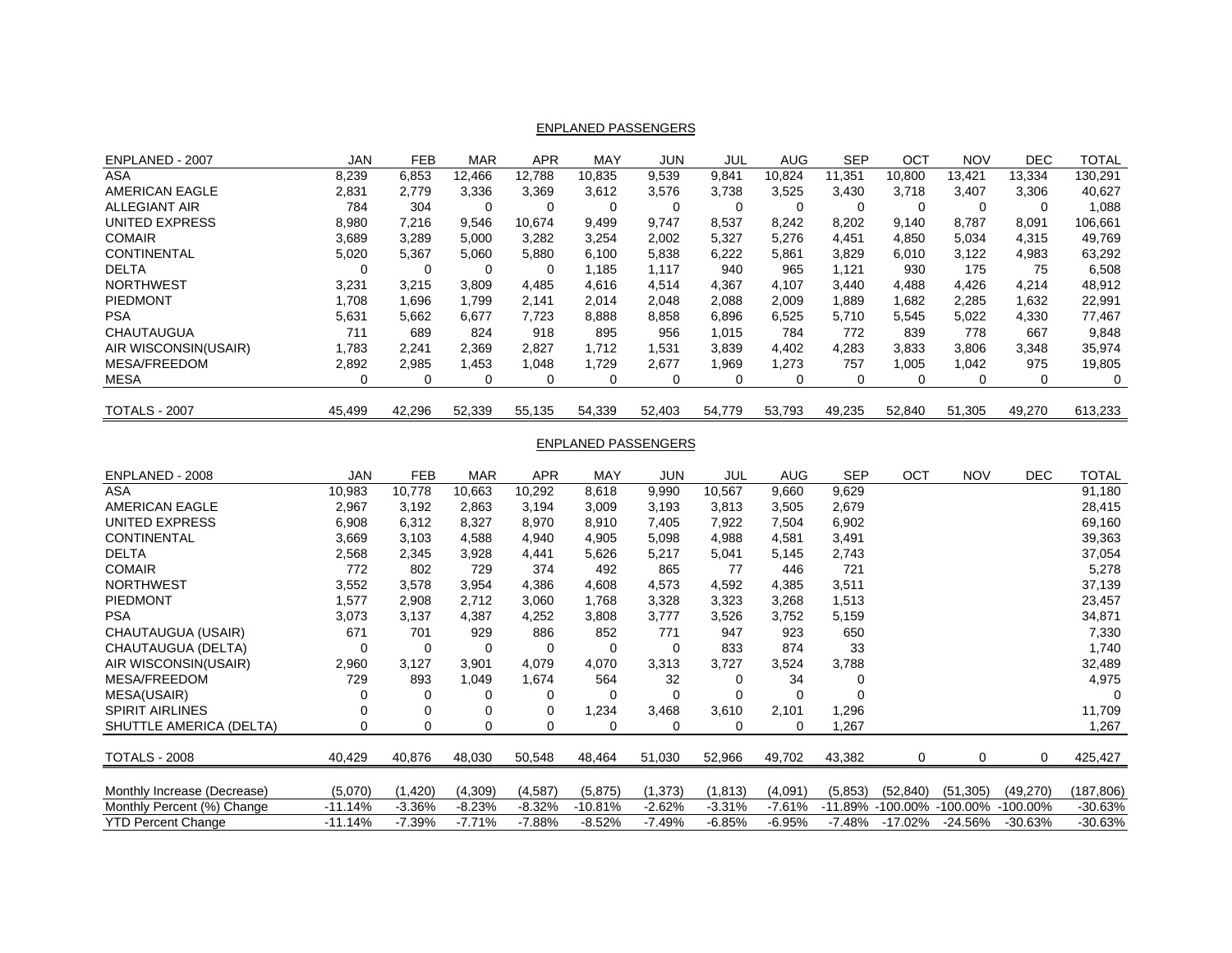| DEPLANED-2007         | JAN    | <b>FEB</b> | <b>MAR</b> | <b>APR</b> | <b>MAY</b> | JUN    | JUL    | <b>AUG</b> | <b>SEP</b> | OCT      | <b>NOV</b> | <b>DEC</b> | <b>TOTAL</b> |
|-----------------------|--------|------------|------------|------------|------------|--------|--------|------------|------------|----------|------------|------------|--------------|
| ASA                   | 8.435  | 7.019      | 12.422     | 12,272     | 10.489     | 9.843  | 9,996  | 10.702     | 11.113     | 10,555   | 12,953     | 12,393     | 128,192      |
| <b>AMERICAN EAGLE</b> | 3,020  | 2,894      | 3.593      | 3.627      | 3.741      | 3.719  | 3,871  | 3.853      | 3,562      | 3,829    | 3,816      | 3,358      | 42,883       |
| <b>ALLEGIANT AIR</b>  | 739    | 329        | 0          | 0          | 0          |        | 0      | 0          | 0          | $\Omega$ | 0          |            | 1,068        |
| <b>UNITED EXPRESS</b> | 10,233 | 7,897      | 10.804     | 10,819     | 10.647     | 10.697 | 9,842  | 9,188      | 8,940      | 9,657    | 9,398      | 8,152      | 116,274      |
| <b>COMAIR</b>         | 4,267  | 3,523      | 5,138      | 3,492      | 3,185      | 2.101  | 5,479  | 5,612      | 4,312      | 4,879    | 5,063      | 4.771      | 51,822       |
| <b>CONTINENTAL</b>    | 5,543  | 5.008      | 4.969      | 5,809      | 6,451      | 6,093  | 6,004  | 5,770      | 3,399      | 5,811    | 3.427      | 3,622      | 61,906       |
| <b>DELTA</b>          | 0      | $\Omega$   | 0          | 0          | 1.041      | 1.153  | 1.053  | 1,196      | 1.175      | 1.232    | 179        | 118        | 7.147        |
| <b>NORTHWEST</b>      | 3,702  | 3,291      | 3,861      | 4,379      | 4,618      | 4,517  | 4,501  | 4,066      | 3.475      | 4,360    | 4,292      | 3,889      | 48,951       |
| PIEDMONT              | 1.242  | 1,078      | 1,211      | 1,421      | 1,101      | 1,341  | 1,286  | 1,183      | 1,101      | 1,061    | 1,845      | 1,188      | 15,058       |
| <b>PSA</b>            | 6,546  | 5,963      | 7.034      | 7,629      | 9,323      | 9,359  | 7.152  | 7.170      | 6,122      | 6,096    | 5.103      | 3,862      | 81,359       |
| CHAUTAUGUA            | 460    | 522        | 622        | 798        | 897        | 898    | 1.015  | 963        | 569        | 849      | 607        | 522        | 8,722        |
| AIR WISCONSIN(USAIR)  | 1,937  | 2.363      | 2,653      | 2,543      | 1,674      | 1.613  | 4,096  | 4.640      | 4,200      | 4.146    | 3,845      | 3,055      | 36,765       |
| <b>MESA/FREEDOM</b>   | 2,692  | 2.713      | 1.396      | 1.039      | .698       | 2.599  | 2,386  | 2,183      | 997        | 1.104    | 1.112      | 1,023      | 20,942       |
| <b>MESA (USAIR)</b>   | 72     | $\Omega$   |            | 0          | 0          |        |        | 77         | 0          |          | 0          | 76         | 225          |
| <b>TOTALS - 2007</b>  | 48,888 | 42.600     | 53.703     | 53,828     | 54,865     | 53,933 | 56,681 | 56,603     | 48,965     | 53.579   | 51,640     | 46.029     | 621,314      |

#### DEPLANED PASSENGERS

#### DEPLANED PASSENGERS

| DEPLANED 2008               | <b>JAN</b> | <b>FEB</b> | <b>MAR</b> | <b>APR</b> | <b>MAY</b> | <b>JUN</b> | JUL      | <b>AUG</b> | <b>SEP</b> | OCT         | <b>NOV</b>  | DEC.        | <b>TOTAL</b> |
|-----------------------------|------------|------------|------------|------------|------------|------------|----------|------------|------------|-------------|-------------|-------------|--------------|
| ASA                         | 10,278     | 10,334     | 9,992      | 9,702      | 8,807      | 9,851      | 10,254   | 9,787      | 9,127      |             |             |             | 88,132       |
| <b>AMERICAN EAGLE</b>       | 3,409      | 2,887      | 3,095      | 3,533      | 2,870      | 3,506      | 4,096    | 3,663      | 3,102      |             |             |             | 30,161       |
| UNITED EXPRESS              | 8,263      | 8,272      | 8,745      | 9,513      | 8,990      | 8,330      | 8,488    | 8,239      | 7,281      |             |             |             | 76,121       |
| <b>CONTINENTAL</b>          | 4,262      | 3,247      | 4,914      | 5,407      | 5,230      | 5,368      | 5,374    | 4,872      | 3,869      |             |             |             | 42,543       |
| <b>DELTA</b>                | 2,961      | 2,613      | 4,361      | 4,798      | 5,476      | 5,142      | 5,636    | 5,355      | 3,198      |             |             |             | 39,540       |
| <b>COMAIR</b>               | 900        | 814        | 835        | 339        | 565        | 1,006      | 118      | 299        | 810        |             |             |             | 5,686        |
| <b>NORTHWEST</b>            | 3,838      | 3,588      | 3,792      | 4,197      | 4,494      | 4,428      | 4,584    | 4,111      | 3,102      |             |             |             | 36,134       |
| <b>PIEDMONT</b>             | 2,445      | 2,431      | 2,095      | 2,416      | 1,469      | 2,787      | 2,815    | 2,842      | 1,154      |             |             |             | 20,454       |
| <b>PSA</b>                  | 3,919      | 3,738      | 4,922      | 5,121      | 4,550      | 4,437      | 4,654    | 4,562      | 5,777      |             |             |             | 41,680       |
| CHAUTAUGUA (USAIR)          | 552        | 551        | 1,001      | 767        | 762        | 673        | 903      | 708        | 472        |             |             |             | 6,389        |
| CHAUTAUGUA (DELTA)          | 0          | 0          | 0          | 0          | 0          | -0         | 943      | 940        | 34         |             |             |             | 1,917        |
| AIR WISCONSIN(USAIR)        | 3,280      | 3,146      | 3,772      | 4,052      | 3,841      | 3,079      | 3,461    | 3,490      | 3,513      |             |             |             | 31,634       |
| MESA/FREEDOM                | 846        | 843        | 1,083      | 1,115      | 682        | 88         | 0        | 49         | 0          |             |             |             | 4,706        |
| MESA(USAIR)                 | 112        | 0          | 60         | 0          | 61         | $\Omega$   | 478      | 0          | $\Omega$   |             |             |             | 711          |
| <b>SPIRIT AIRLINES</b>      | 0          | 0          | 0          | 0          | 1,092      | 3,389      | 2,815    | 2,146      | 1,279      |             |             |             | 10,721       |
| SHUTTLE AMEIRICA (DELTA)    | 0          | 0          | 0          | 0          | 0          | 0          | 0        | 0          | 1,161      |             |             |             | 1,161        |
|                             |            |            |            |            |            |            |          |            |            |             |             |             |              |
| <b>TOTALS - 2008</b>        | 45,065     | 42,464     | 48,667     | 50,960     | 48,889     | 52,084     | 54,619   | 51,063     | 43,879     | $\Omega$    | 0           | 0           | 437,690      |
|                             |            |            |            |            |            |            |          |            |            |             |             |             |              |
| Monthly Increase (Decrease) | (3,823)    | (136)      | (5,036)    | (2,868)    | (5,976)    | (1,849)    | (2,062)  | (5,540)    | (5,086)    | (53, 579)   | (51, 640)   | (46, 029)   | (183, 624)   |
| Monthly Percent (%) Change  | $-7.82%$   | $-0.32%$   | $-9.38%$   | $-5.33%$   | $-10.89%$  | $-3.43%$   | $-3.64%$ | $-9.79%$   | -10.39%    | $-100.00\%$ | $-100.00\%$ | $-100.00\%$ | $-29.55%$    |
| <b>YTD Percent Change</b>   | $-7.82%$   | $-4.33%$   | $-6.20\%$  | $-5.96%$   | $-7.03%$   | $-6.40%$   | $-5.97%$ | $-6.48%$   | $-6.89%$   | -16.41%     | $-23.92\%$  | $-29.55%$   | -29.55%      |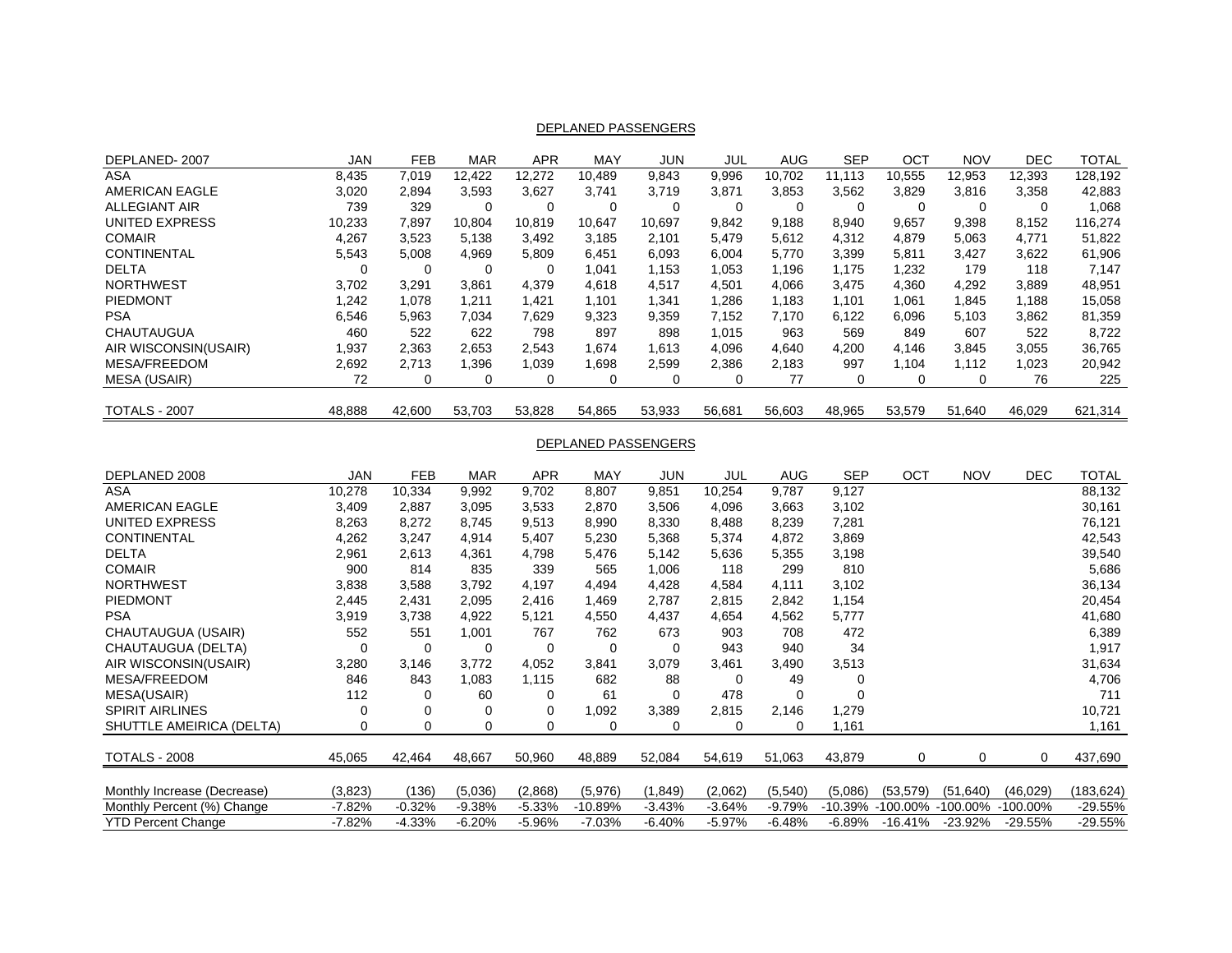| TOTAL PASSENGERS - 2007        | <b>JAN</b>  | <b>FEB</b>  | <b>MAR</b>  | <b>APR</b> | MAY       | <b>JUN</b> | JUL      | <b>AUG</b> | <b>SEP</b> | OCT                       | <b>NOV</b>  | <b>DEC</b>  | <b>TOTAL</b> |
|--------------------------------|-------------|-------------|-------------|------------|-----------|------------|----------|------------|------------|---------------------------|-------------|-------------|--------------|
| <b>ASA</b>                     | 16,674      | 13,872      | 24,888      | 25,060     | 21,324    | 19,382     | 19,837   | 21,526     | 22,464     | 21,355                    | 26,374      | 25,727      | 258,483      |
| <b>AMERICAN EAGLE</b>          | 5,851       | 5,673       | 6,929       | 6,996      | 7,353     | 7,295      | 7,609    | 7,378      | 6,992      | 7,547                     | 7,223       | 6,664       | 83,510       |
| <b>ALLEGIANT AIR</b>           | 1,523       | 633         | $\Omega$    | $\Omega$   | $\Omega$  | $\Omega$   | $\Omega$ | $\Omega$   | $\Omega$   | $\mathbf 0$               | $\Omega$    | $\Omega$    | 2,156        |
| <b>UNITED EXPRESS</b>          | 19,213      | 15,113      | 20,350      | 21,493     | 20,146    | 20,444     | 18,379   | 17,430     | 17,142     | 18,797                    | 18,185      | 16,243      | 222,935      |
| <b>CONTINENTAL</b>             | 7,956       | 6,812       | 10,138      | 6,774      | 6,439     | 4,103      | 10,806   | 10,888     | 8,763      | 9,729                     | 10,097      | 9,086       | 101,591      |
| <b>DELTA</b>                   | 10,563      | 10,375      | 10,029      | 11,689     | 12,551    | 11,931     | 12,226   | 11,631     | 7,228      | 11,821                    | 6,549       | 8,605       | 125,198      |
| <b>COMAIR</b>                  | $\mathbf 0$ | $\mathbf 0$ | 0           | 0          | 2,226     | 2,270      | 1,993    | 2,161      | 2,296      | 2,162                     | 354         | 193         | 13,655       |
| <b>NORTHWEST</b>               | 6,933       | 6,506       | 7,670       | 8,864      | 9,234     | 9,031      | 8,868    | 8,173      | 6,915      | 8,848                     | 8,718       | 8,103       | 97,863       |
| PIEDMONT                       | 2,950       | 2.774       | 3,010       | 3,562      | 3,115     | 3,389      | 3,374    | 3,192      | 2.990      | 2,743                     | 4,130       | 2,820       | 38,049       |
| <b>PSA</b>                     | 12,177      | 11,625      | 13,711      | 15,352     | 18,211    | 18,217     | 14,048   | 13,695     | 11,832     | 11,641                    | 10,125      | 8,192       | 158,826      |
| <b>CHAUTAUGUA</b>              | 1,171       | 1,211       | 1,446       | 1,716      | 1,792     | 1,854      | 2,030    | 1,747      | 1,341      | 1,688                     | 1,385       | 1,189       | 18,570       |
| AIR WISCONSIN(USAIR)           | 3,720       | 4,604       | 5,022       | 5,370      | 3,386     | 3,144      | 7,935    | 9,042      | 8,483      | 7,979                     | 7,651       | 6,403       | 72,739       |
| MESA/FREEDOM                   | 5,584       | 5,698       | 2,849       | 2,087      | 3,427     | 5,276      | 4,355    | 3,456      | 1,754      | 2,109                     | 2,154       | 1,998       | 40,747       |
| <b>MESA</b>                    | 72          | $\Omega$    | $\Omega$    | $\Omega$   | $\Omega$  | $\Omega$   | $\Omega$ | 77         | $\Omega$   | $\Omega$                  | $\Omega$    | 76          | 225          |
|                                |             |             |             |            |           |            |          |            |            |                           |             |             |              |
| <b>TOTALS - 2007</b>           | 94,387      | 84,896      | 106,042     | 108,963    | 109,204   | 106,336    | 111,460  | 110,396    | 98,200     | 106,419                   | 102,945     | 95,299      | 1,234,547    |
|                                |             |             |             |            |           |            |          |            |            |                           |             |             |              |
| <b>TOTAL PASSENGERS - 2008</b> | <b>JAN</b>  | <b>FEB</b>  | <b>MAR</b>  | <b>APR</b> | MAY       | <b>JUN</b> | JUL      | <b>AUG</b> | <b>SEP</b> | OCT                       | <b>NOV</b>  | <b>DEC</b>  | <b>TOTAL</b> |
| <b>ASA</b>                     | 21,261      | 21,112      | 20,655      | 19,994     | 17,425    | 19,841     | 20,821   | 19.447     | 18,756     | $\Omega$                  | $\Omega$    | $\Omega$    | 179,312      |
| <b>AMERICAN EAGLE</b>          | 6,376       | 6,079       | 5,958       | 6,727      | 5,879     | 6,699      | 7,909    | 7,168      | 5,781      | $\mathbf 0$               | $\Omega$    | $\mathbf 0$ | 58,576       |
| <b>UNITED EXPRESS</b>          | 15,171      | 14,584      | 17,072      | 18,483     | 17,900    | 15,735     | 16,410   | 15,743     | 14,183     | $\mathbf 0$               | $\Omega$    | $\mathbf 0$ | 145,281      |
| <b>CONTINENTAL</b>             | 7,931       | 6,350       | 9,502       | 10,347     | 10,135    | 10,466     | 10,362   | 9,453      | 7,360      | $\Omega$                  | $\Omega$    | $\mathbf 0$ | 81,906       |
| <b>DELTA</b>                   | 5,529       | 4,958       | 8,289       | 9,239      | 11,102    | 10,359     | 10,677   | 10,500     | 5,941      | $\mathbf 0$               | $\Omega$    | $\mathbf 0$ | 76,594       |
| <b>COMAIR</b>                  | 1,672       | 1,616       | 1,564       | 713        | 1,057     | 1,871      | 195      | 745        | 1,531      | $\mathbf 0$               | $\Omega$    | $\mathbf 0$ | 10,964       |
| <b>NORTHWEST</b>               | 7,390       | 7,166       | 7,746       | 8,583      | 9,102     | 9,001      | 9,176    | 8,496      | 6,613      | $\mathbf 0$               | $\Omega$    | $\mathbf 0$ | 73,273       |
| PIEDMONT                       | 4.022       | 5,339       | 4.807       | 5.476      | 3,237     | 6,115      | 6.138    | 6.110      | 2.667      | $\mathbf 0$               | $\Omega$    | $\mathbf 0$ | 43,911       |
| <b>PSA</b>                     | 6,992       | 6,875       | 9,309       | 9,373      | 8,358     | 8,214      | 8,180    | 8,314      | 10,936     | $\Omega$                  | $\Omega$    | $\Omega$    | 76,551       |
| CHAUTAUGUA (USAIR)             | 1,223       | 1,252       | 1,930       | 1,653      | 1,614     | 1,444      | 1,850    | 1,631      | 1,122      | $\mathbf 0$               | $\Omega$    | $\mathbf 0$ | 13,719       |
| CHAUTAUGUA (DELTA)             | 0           | $\mathbf 0$ | 0           | $\Omega$   | $\Omega$  | 0          | 1,776    | 1,814      | 67         | $\mathbf 0$               | $\Omega$    | $\mathbf 0$ | 3,657        |
| AIR WISCONSIN(USAIR)           | 6,240       | 6,273       | 7,673       | 8,131      | 7,911     | 6,392      | 7,188    | 7,014      | 7,301      | $\Omega$                  | $\Omega$    | $\mathbf 0$ | 64,123       |
| MESA/FREEDOM                   | 1,575       | 1,736       | 2,132       | 2,789      | 1,246     | 120        | $\Omega$ | 83         | $\Omega$   | $\Omega$                  | $\Omega$    | $\Omega$    | 9,681        |
| <b>MESA</b>                    | 112         | $\Omega$    | 60          | 0          | 61        | $\Omega$   | 478      | $\Omega$   | $\Omega$   | $\Omega$                  | $\Omega$    | $\Omega$    | 711          |
| <b>SPIRIT AIRLINES</b>         | 0           | $\mathbf 0$ | $\mathbf 0$ | 0          | 2,326     | 6,857      | 6,425    | 4,247      | 2,575      | $\mathbf 0$               | $\mathbf 0$ | 0           | 22,430       |
| SHUTTLE AMERICA (DELTA)        | $\Omega$    | $\Omega$    | 0           | $\Omega$   | $\Omega$  | $\Omega$   | 0        | $\Omega$   | 2,428      | $\Omega$                  | $\mathbf 0$ | $\Omega$    | 2,428        |
| <b>TOTALS - 2008</b>           | 85,494      | 83,340      | 96.697      | 101.508    | 97,353    | 103.114    | 107.585  | 100.765    | 87.261     | $\mathbf 0$               | $\mathbf 0$ | 0           | 863,117      |
|                                |             |             |             |            |           |            |          |            |            |                           |             |             |              |
| Monthly Increase (Decrease)    | (8,893)     | (1, 556)    | (9, 345)    | (7, 455)   | (11, 851) | (3,222)    | (3,875)  | (9,631)    | (10, 939)  | $(106, 419)$ $(102, 945)$ |             | (95, 299)   | (371, 430)   |
| Monthly Percent (%) Change     | $-9.42%$    | $-1.83%$    | $-8.81%$    | $-6.84%$   | $-10.85%$ | $-3.03%$   | $-3.48%$ | $-8.72%$   |            | -11.14% -100.00% -100.00% |             | $-100.00\%$ | $-30.09%$    |
| <b>YTD Percent Change</b>      | $-9.42%$    | $-5.83%$    | $-6.94%$    | $-6.91%$   | $-7.77%$  | $-6.94%$   | $-6.40%$ | $-6.71%$   | $-7.18%$   | $-16.71%$                 | $-24.24%$   | $-30.09%$   | $-30.09%$    |

#### TOTAL PASSENGERS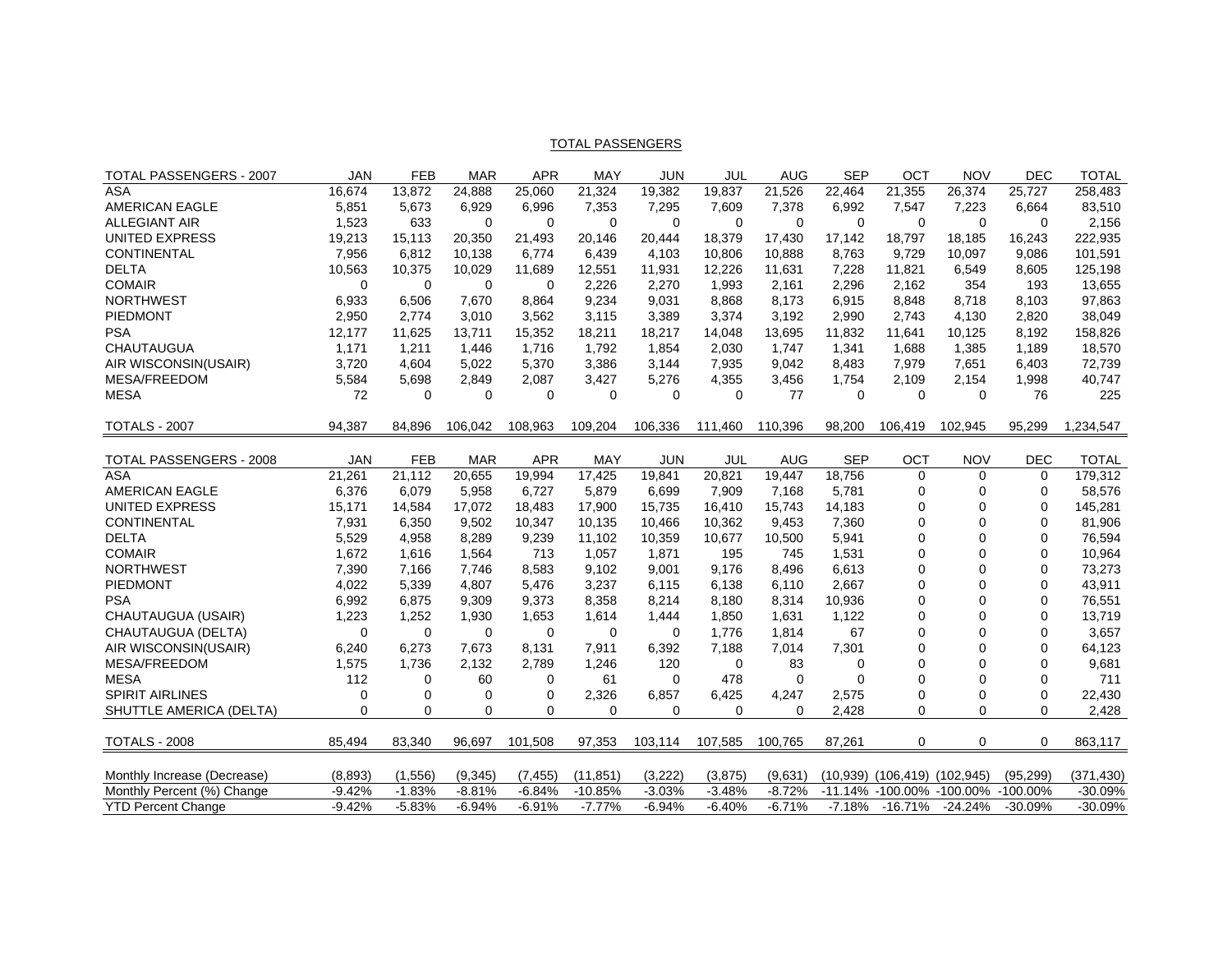## AIR MAIL AIR MAIL ENPLANED (TONS) JAN FEB MAR APR MAY JUN JUL AUG SEP OCT NOV DEC TOTAL **DELTA**  0 0 0 000 0 TOTALS - 2008 0 0 0 0 0 0 0 0 000 0 AIR MAIL DEPLANED (TONS) JAN FEB MAR APR MAY JUN JUL AUG SEP OCT NOV DEC TOTAL DELTA 0 0 0 0 0 0 0 000 0 TOTALS - 2008 0 0 0 0 0 0 0 0 000 0

#### <u>AIR CARGO</u>

| AIR CARGO ENPLANED (TONS) | <b>JAN</b> | <b>FEB</b> | <b>MAR</b> | <b>APR</b> | <b>MAY</b> | <b>JUN</b> | <b>JUL</b> | <b>AUG</b> | <b>SEP</b> | OCT | <b>NOV</b> | <b>DEC</b> | <b>TOTAL</b> |
|---------------------------|------------|------------|------------|------------|------------|------------|------------|------------|------------|-----|------------|------------|--------------|
| ABX AIR                   | 278        | 238        | 291        | 299        | 299        | 260        | 284        | 280        | 273        |     |            |            | 2,502        |
| <b>BANKAIR</b>            | 0          | 0          |            | 0          | 0          | $\Omega$   | 0          | 0          | $\Omega$   |     |            |            |              |
| <b>DELTA</b>              | 6          | 9          | 9          | 10         | 10         | 10         | 13         | 9          | 4          |     |            |            | 80           |
| <b>FEDERAL EXPRESS</b>    | 810        | 802        | 765        | 768        | 843        | 778        | 755        | 788        | 714        |     |            |            | 7,022        |
| <b>MOUNTAIN AIR CARGO</b> | 50         | 53         | 55         | 54         | 59         | 49         | 58         | 28         | 46         |     |            |            | 452          |
| UNITED PARCEL SERVICE     | 3,558      | 3,136      | 3,162      | 3,760      | 3,840      | 3,244      | 3,568      | 3,290      | 3,061      |     |            |            | 30,619       |
|                           |            |            |            |            |            |            |            |            |            |     |            |            |              |
| <b>TOTALS - 2008</b>      | 4,702      | 4,238      | 4,282      | 4,891      | 5,051      | 4,341      | 4,677      | 4,394      | 4,098      | 0   | 0          | 0          | 40,675       |
|                           |            |            |            |            |            |            |            |            |            |     |            |            |              |
| AIR CARGO DEPLANED (TONS) | JAN        | FEB        | <b>MAR</b> | <b>APR</b> | <b>MAY</b> | <b>JUN</b> | JUL        | AUG        | <b>SEP</b> | OCT | <b>NOV</b> | <b>DEC</b> | <b>TOTAL</b> |
| ABX AIR                   | 343        | 296        | 318        | 344        | 330        | 281        | 303        | 312        | 283        |     |            |            | 2,810        |
| <b>BANKAIR</b>            | 0          | 0          |            | 0          |            |            | 0          | $\Omega$   | 0          |     |            |            |              |
| <b>DELTA</b>              |            | 10         | 10         | 10         | 9          | 10         | 10         | 6          | 8          |     |            |            | 80           |
| <b>FEDERAL EXPRESS</b>    | 825        | 764        | 796        | 731        | 775        | 710        | 761        | 770        | 764        |     |            |            | 6,896        |
| <b>MOUNTAIN AIR CARGO</b> | 37         | 39         | 33         | 35         | 38         | 36         | 38         | 51         | 27         |     |            |            | 334          |
| UNITED PARCEL SERVICE     | 2,890      | 2,702      | 2,646      | 2,775      | 3,151      | 2,867      | 2,863      | 2,741      | 2,680      |     |            |            | 25,315       |
| <b>TOTALS - 2008</b>      | 4,102      | 3,811      | 3,803      | 3,895      | 4,304      | 3,904      | 3,975      | 3,881      | 3,761      | 0   | 0          | 0          | 35,437       |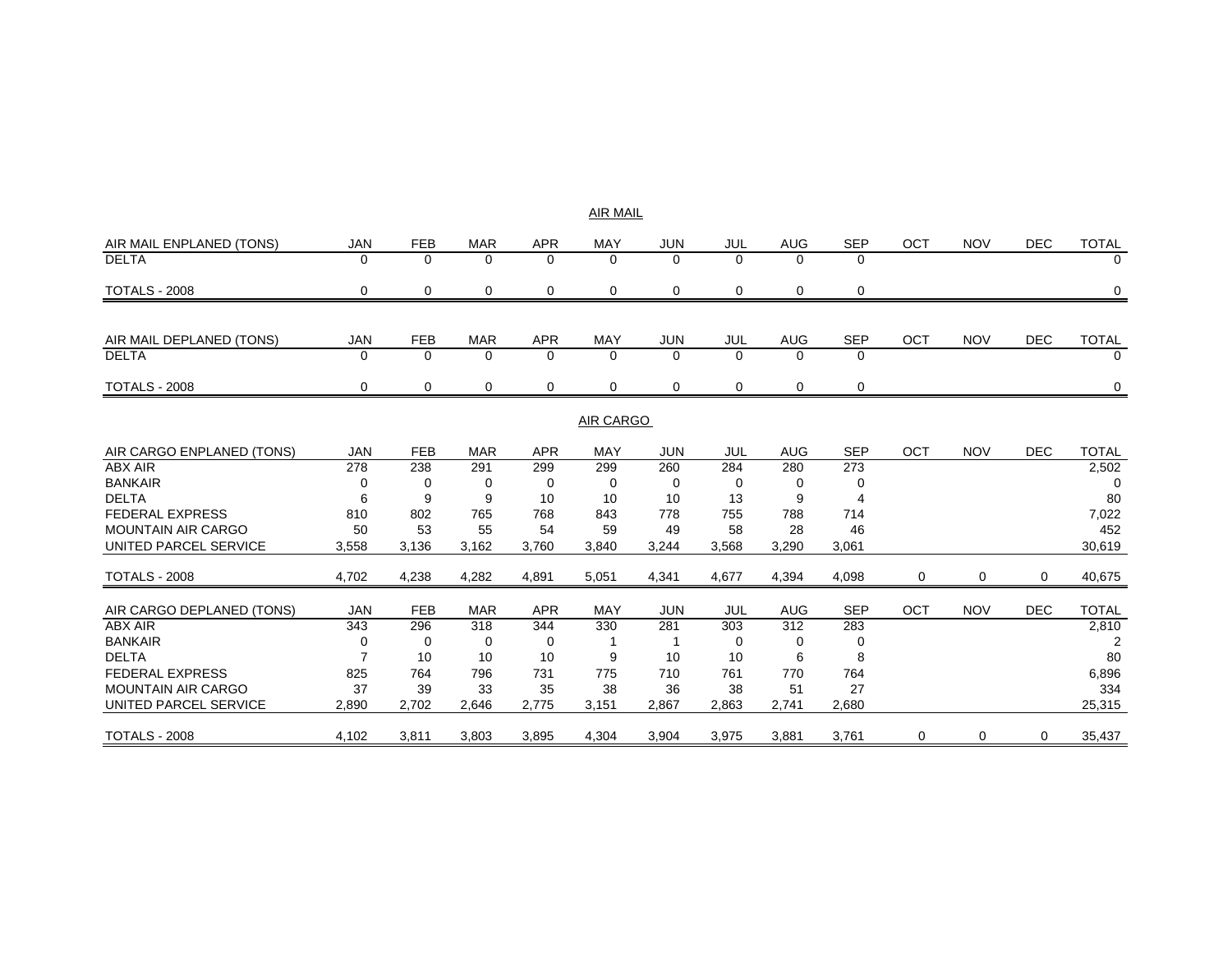FLIGHTS

| MONTHLY FLIGHTS -2007     | JAN            | <b>FEB</b>     | <b>MAR</b>  | <b>APR</b>  | <b>MAY</b>     | <b>JUN</b>     | JUL         | <b>AUG</b>   | <b>SEP</b>     | OCT         | <b>NOV</b>  | <b>DEC</b>   | <b>TOTAL</b>   |
|---------------------------|----------------|----------------|-------------|-------------|----------------|----------------|-------------|--------------|----------------|-------------|-------------|--------------|----------------|
| <b>ASA</b>                | 243            | 206            | 305         | 314         | 241            | 219            | 245         | 273          | 276            | 273         | 322         | 331          | 3,248          |
| AMERICAN EAGLE            | 88             | 83             | 93          | 88          | 91             | 86             | 89          | 94           | 89             | 93          | 89          | 93           | 1,076          |
| <b>ALLEGIANT AIR</b>      | 13             | 5              | $\Omega$    | $\Omega$    | $\mathbf 0$    | $\Omega$       | $\Omega$    | $\mathbf 0$  | $\mathbf 0$    | $\Omega$    | $\mathbf 0$ | $\mathbf 0$  | 18             |
| UNITED EXPRESS            | 258            | 208            | 264         | 257         | 267            | 250            | 239         | 232          | 249            | 268         | 253         | 243          | 2,988          |
| <b>CONTINENTAL</b>        | 124            | 101            | 134         | 80          | 74             | 51             | 133         | 139          | 125            | 137         | 132         | 128          | 1,358          |
| <b>DELTA</b>              | 59             | 61             | 59          | 58          | 62             | 56             | 60          | 70           | 38             | 66          | 31          | 49           | 669            |
| <b>COMAIR</b>             | $\Omega$       | $\Omega$       | $\Omega$    | $\Omega$    | 26             | 26             | 23          | 27           | 30             | 27          | 4           | 3            | 166            |
| NORTHWEST                 | 120            | 107            | 111         | 116         | 120            | 113            | 116         | 116          | 111            | 119         | 113         | 112          | 1,374          |
| PIEDMONT                  | 64             | 57             | 64          | 60          | 56             | 54             | 55          | 55           | 55             | 59          | 83          | 80           | 742            |
| <b>PSA</b>                | 230            | 182            | 207         | 205         | 245            | 242            | 188         | 184          | 170            | 192         | 165         | 169          | 2,379          |
| <b>CHAUTAUGUA</b>         | 27             | 21             | 26          | 23          | 27             | 26             | 26          | 26           | 24             | 27          | 26          | 26           | 305            |
| AIR WISCONSIN(USAIR)      | 64             | 79             | 81          | 77          | 47             | 40             | 100         | 117          | 115            | 121         | 112         | 109          | 1,062          |
| MESA/FREEDOM              | 80             | 81             | 40          | 30          | 44             | 69             | 67          | 65           | 36             | 35          | 35          | 36           | 618            |
| MESA(USAIR)               | $\mathbf{1}$   | 0              | 0           | 0           | 0              | $\mathbf 0$    | $\mathbf 0$ | $\mathbf{1}$ | 0              | 0           | 0           | $\mathbf{1}$ | 3              |
| ABX AIR                   | 42             | 40             | 46          | 40          | 44             | 44             | 37          | 46           | 41             | 44          | 43          | 40           | 507            |
| <b>BANKAIR</b>            | 16             | 15             | 18          | 16          | 12             | $\mathbf 0$    | $\mathbf 0$ | $\mathbf 0$  | $\mathbf 0$    | $\mathbf 0$ | 0           | $\mathbf 0$  | 77             |
| <b>FEDERAL EXPRESS</b>    | 38             | 36             | 41          | 41          | 41             | 39             | 36          | 43           | 38             | 41          | 40          | 37           | 471            |
| <b>MOUNTAIN AIR CARGO</b> | 62             | 60             | 80          | 61          | 76             | 70             | 65          | 80           | 61             | 73          | 42          | 36           | 766            |
| UNITED PARCEL SERVICE     | 194            | 185            | 205         | 187         | 214            | 189            | 200         | 236          | 194            | 235         | 246         | 309          | 2,594          |
|                           |                |                |             |             |                |                |             |              |                |             |             |              |                |
| <b>TOTALS - 2007</b>      | 1,723          | 1,527          | 1,774       | 1,653       | 1,687          | 1,574          | 1,679       | 1,804        | 1,652          | 1,810       | 1,736       | 1,802        | 20,421         |
|                           |                |                |             |             |                |                |             |              |                |             |             |              |                |
|                           |                |                |             |             | <b>FLIGHTS</b> |                |             |              |                |             |             |              |                |
| MONTHLY FLIGHTS -2008     | JAN            | <b>FEB</b>     | <b>MAR</b>  | <b>APR</b>  | MAY            | JUN            | JUL         | <b>AUG</b>   | <b>SEP</b>     | ОСТ         | <b>NOV</b>  | <b>DEC</b>   | <b>TOTAL</b>   |
| <b>ASA</b>                | 310            | 298            | 306         | 284         | 232            | 234            | 236         | 234          | 252            |             |             |              | 2,386          |
| <b>AMERICAN EAGLE</b>     | 92             | 86             | 88          | 90          | 94             | 89             | 123         | 123          | 89             |             |             |              | 874            |
| UNITED EXPRESS            | 249            | 209            | 260         | 254         | 260            | 237            | 251         | 248          | 242            |             |             |              | 2,210          |
| <b>CONTINENTAL</b>        | 119            | 98             | 137         | 146         | 142            | 135            | 144         | 137          | 120            |             |             |              | 1,178          |
| <b>DELTA</b>              | 33             | 35             | 55          | 53          | 52             | 56             | 66          | 56           | 36             |             |             |              | 442            |
| <b>COMAIR</b>             | 25             | 23             | 24          | 10          | 15             | 25             | 3           | 11           | 25             |             |             |              | 161            |
| <b>NORTHWEST</b>          | 113            | 110            | 114         | 118         | 120            | 119            | 119         | 122          | 114            |             |             |              | 1,049          |
| PIEDMONT                  | 122            | 112            | 102         | 105         | 105            | 121            | 127         | 123          | 56             |             |             |              | 973            |
| <b>PSA</b>                | 138            | 118            | 152         | 105         | 145            | 154            | 155         | 153          | 192            |             |             |              | 1,312          |
| CHAUTAUGUA (USAIR)        | 27             | 24             | 29          | 26          | 27             | 29             | 34          | 31           | 28             |             |             |              | 255            |
| CHAUTAUGUA (DELTA)        | $\mathbf 0$    | 0              | 0           | $\mathbf 0$ | 0              | $\mathbf 0$    | 22          | 24           | $\mathbf{1}$   |             |             |              | 47             |
| AIR WISCONSIN(USAIR)      | 107            | 103            | 113         | 116         | 121            | 103            | 117         | 113          | 132            |             |             |              | 1,025          |
| MESA/FREEDOM              | 30             | 32             | 36          | 53          | 16             | $\overline{2}$ | $\mathbf 0$ | $\mathbf{1}$ | $\mathbf 0$    |             |             |              | 170            |
| MESA(USAIR)               | 2              | $\mathbf 0$    | $\mathbf 1$ | $\mathbf 0$ | $\mathbf{1}$   | 0              | 6           | $\mathbf 0$  | $\mathbf 0$    |             |             |              | 10             |
| <b>SPIRIT AIRLINES</b>    | $\Omega$       | $\Omega$       | $\mathbf 0$ | $\Omega$    | 10             | 37             | 30          | 27           | 15             |             |             |              | 119            |
| SHUTTLE AMERICA (DELTA)   | $\mathbf 0$    | $\mathbf 0$    | $\mathbf 0$ | $\mathbf 0$ | $\mathbf 0$    | $\overline{0}$ | $\mathbf 0$ | $\mathbf 0$  | 27             |             |             |              | 27             |
| ABX AIR                   | 44             | 42             | 42          | 46          | 45             | 40             | 44          | 44           | 39             |             |             |              | 386            |
| <b>BANKAIR</b>            | $\overline{1}$ | $\overline{2}$ | $\mathbf 0$ | $\mathbf 0$ | $\overline{2}$ | 1              | $\mathbf 0$ | $\mathbf 0$  | $\overline{1}$ |             |             |              | $\overline{7}$ |
| <b>FEDERAL EXPRESS</b>    | 41             | 39             | 39          | 40          | 41             | 21             | 22          | 22           | 21             |             |             |              | 286            |
| <b>MOUNTAIN AIR CARGO</b> | 40             | 38             | 37          | 39          | 40             | 36             | 42          | 39           | 33             |             |             |              | 344            |
| UNITED PARCEL SERVICE     |                |                |             |             |                |                |             |              |                |             |             |              |                |
|                           |                |                |             |             |                |                |             |              |                |             |             |              |                |
|                           | 220            | 232            | 209         | 234         | 217            | 210            | 234         | 215          | 205            |             |             |              | 1,976          |